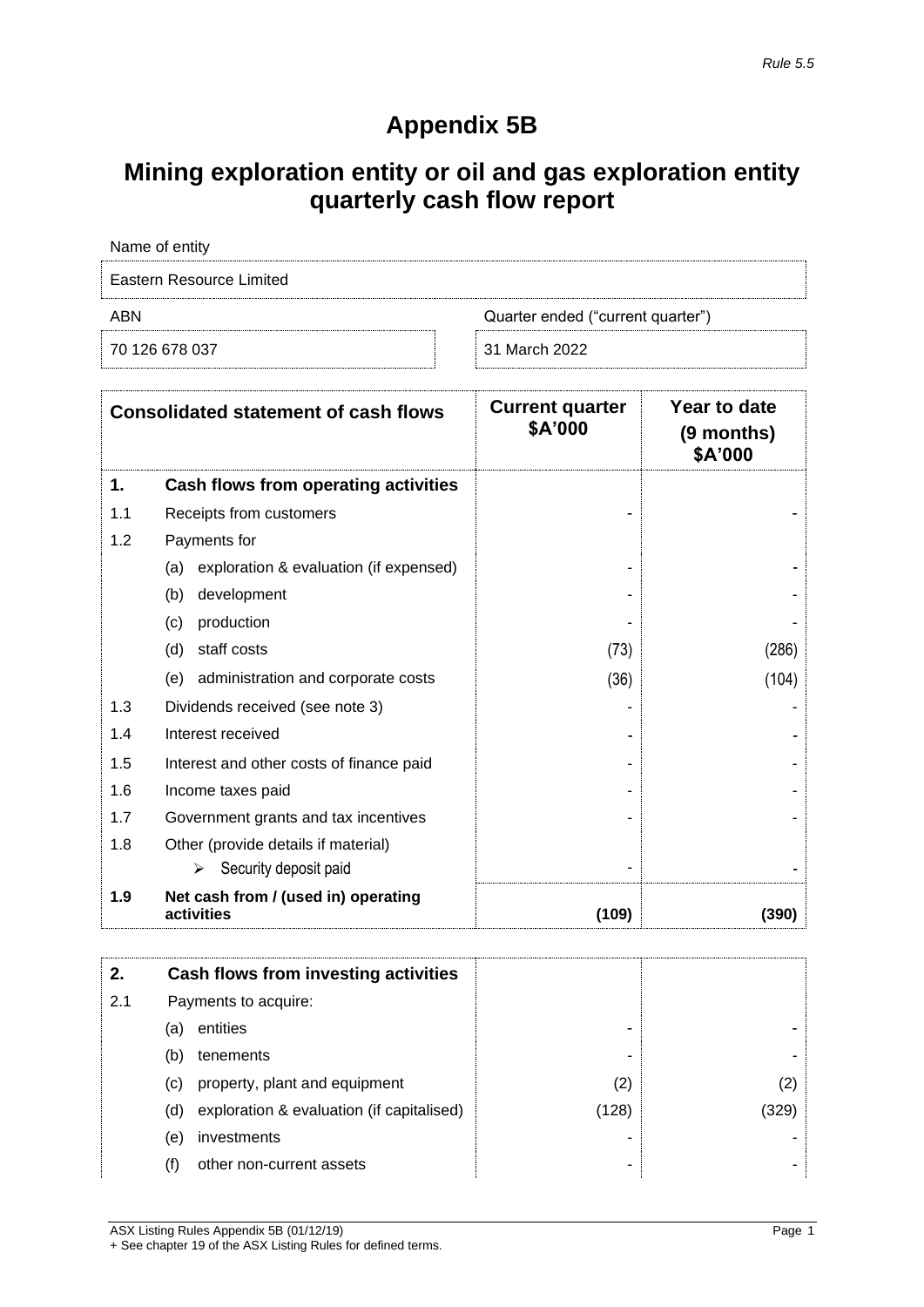|     | <b>Consolidated statement of cash flows</b>       | <b>Current quarter</b><br>\$A'000 | Year to date<br>$(9$ months)<br>\$A'000 |
|-----|---------------------------------------------------|-----------------------------------|-----------------------------------------|
| 2.2 | Proceeds from the disposal of:                    |                                   |                                         |
|     | entities<br>(a)                                   |                                   |                                         |
|     | (b)<br>tenements                                  |                                   |                                         |
|     | property, plant and equipment<br>(c)              |                                   |                                         |
|     | (d)<br>investments                                |                                   |                                         |
|     | other non-current assets<br>(e)                   |                                   |                                         |
| 2.3 | Cash flows from loans to other entities           |                                   |                                         |
| 2.4 | Dividends received (see note 3)                   |                                   |                                         |
| 2.5 | Other (provide details if material)               |                                   |                                         |
| 2.6 | Net cash from / (used in) investing<br>activities | (130)                             | (331)                                   |

| 3.   | Cash flows from financing activities                                                       |      |       |
|------|--------------------------------------------------------------------------------------------|------|-------|
| 3.1  | Proceeds from issues of equity securities<br>(excluding convertible debt securities)       |      | 3,567 |
| 3.2  | Proceeds from issue of convertible debt<br>securities                                      |      |       |
| 3.3  | Proceeds from exercise of options                                                          | 277  | 766   |
| 3.4  | Transaction costs related to issues of equity<br>securities or convertible debt securities | (12) | (256) |
| 3.5  | Proceeds from borrowings                                                                   |      |       |
| 3.6  | Repayment of borrowings                                                                    |      |       |
| 3.7  | Transaction costs related to loans and<br>borrowings                                       |      |       |
| 3.8  | Dividends paid                                                                             |      |       |
| 3.9  | Other (provide details if material)                                                        |      |       |
| 3.10 | Net cash from / (used in) financing<br>activities                                          | 265  | 4,077 |

| 4.  | Net increase / (decrease) in cash and<br>cash equivalents for the period |       |       |
|-----|--------------------------------------------------------------------------|-------|-------|
| 4.1 | Cash and cash equivalents at beginning of<br>period                      | 4,826 | 1,496 |
| 4.2 | Net cash from / (used in) operating<br>activities (item 1.9 above)       | (109) | (390) |
| 4.3 | Net cash from / (used in) investing activities<br>(item 2.6 above)       | (130) | (331) |
| 4.4 | Net cash from / (used in) financing activities<br>(item 3.10 above)      | 265   | 4.07  |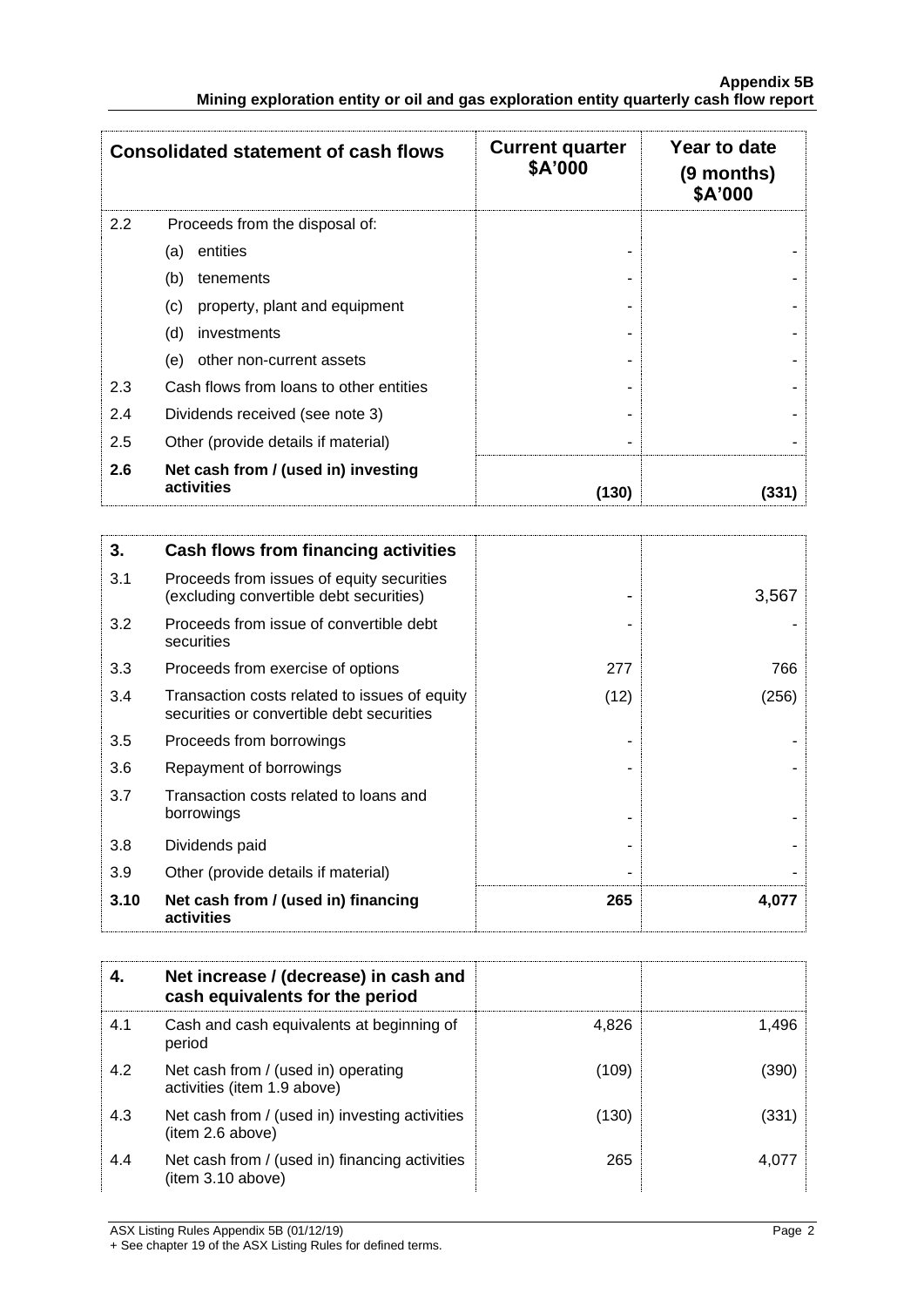#### **Appendix 5B Mining exploration entity or oil and gas exploration entity quarterly cash flow report**

|     | <b>Consolidated statement of cash flows</b>          | <b>Current quarter</b><br>\$A'000 | Year to date<br>(9 months)<br>\$A'000 |
|-----|------------------------------------------------------|-----------------------------------|---------------------------------------|
| 4.5 | Effect of movement in exchange rates on<br>cash held |                                   |                                       |
| 4.6 | Cash and cash equivalents at end of<br>period        | 4.852                             | 4.852                                 |

| 5.  | Reconciliation of cash and cash<br>equivalents<br>at the end of the quarter (as shown in the<br>consolidated statement of cash flows) to the<br>related items in the accounts | <b>Current quarter</b><br>\$A'000 | <b>Previous quarter</b><br>\$A'000 |
|-----|-------------------------------------------------------------------------------------------------------------------------------------------------------------------------------|-----------------------------------|------------------------------------|
| 5.1 | <b>Bank balances</b>                                                                                                                                                          | 4.852                             | 4.826                              |
| 5.2 | Call deposits                                                                                                                                                                 |                                   |                                    |
| 5.3 | <b>Bank overdrafts</b>                                                                                                                                                        |                                   |                                    |
| 5.4 | Other (provide details)                                                                                                                                                       | -                                 |                                    |
| 5.5 | Cash and cash equivalents at end of<br>quarter (should equal item 4.6 above)                                                                                                  | 4,852                             | 4.826                              |

### **6. Payments to related parties of the entity and their associates**

6.1 Aggregate amount of payments to related parties and their associates included in item 1 \*

| <b>Current quarter</b><br>\$A'000 |
|-----------------------------------|
| 47                                |
|                                   |

6.2 Aggregate amount of payments to related parties and their  $\sim$  associates included in item 2  $*$ 

\* Directors fees, consultancy fees and corporate advisory fees at normal commercial rates.

Note: if any amounts are shown in items 6.1 or 6.2, your quarterly activity report must include a description of, and an explanation for, such payments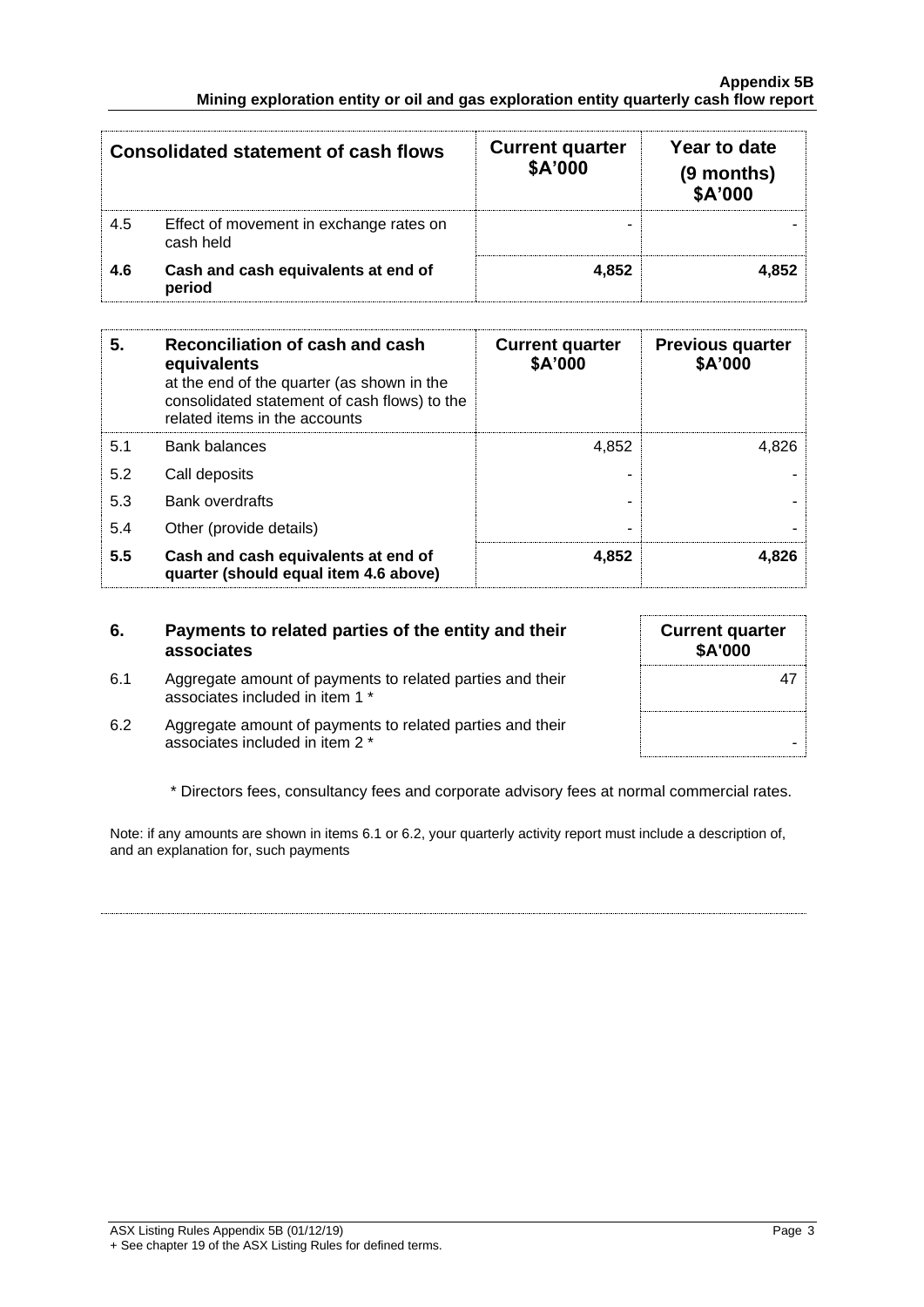### **Appendix 5B Mining exploration entity or oil and gas exploration entity quarterly cash flow report**

|     | <b>Financing facilities</b><br>Note: the term "facility' includes all forms of financing<br>arrangements available to the entity.<br>Add notes as necessary for an understanding of the<br>sources of finance available to the entity. | <b>Total facility</b><br>amount at quarter<br>end<br>\$A'000 | Amount drawn at<br>quarter end<br>\$A'000 |
|-----|----------------------------------------------------------------------------------------------------------------------------------------------------------------------------------------------------------------------------------------|--------------------------------------------------------------|-------------------------------------------|
| 71  | Loan facilities                                                                                                                                                                                                                        |                                                              |                                           |
| 7.2 | Credit standby arrangements                                                                                                                                                                                                            | -                                                            |                                           |
| 7.3 | Other (please specify)                                                                                                                                                                                                                 |                                                              |                                           |
|     |                                                                                                                                                                                                                                        |                                                              |                                           |

| <b>Total facility</b><br>amount at quarter<br>end<br>\$A'000 | Amount drawn at<br>quarter end<br>\$A'000 |
|--------------------------------------------------------------|-------------------------------------------|
|                                                              |                                           |
|                                                              |                                           |
|                                                              |                                           |
|                                                              |                                           |

### 7.5 **Unused financing facilities available at quarter end** -

**7.4 Total financing facilities** 

7.6 Include in the box below a description of each facility above, including the lender, interest rate, maturity date and whether it is secured or unsecured. If any additional financing facilities have been entered into or are proposed to be entered into after quarter end, include a note providing details of those facilities as well.

| 8.  | Estimated cash available for future operating activities                     | \$A'000 |
|-----|------------------------------------------------------------------------------|---------|
| 8.1 | Net cash from / (used in) operating activities (Item 1.9)                    | (109)   |
| 8.2 | Capitalised exploration & evaluation (Item 2.1(d))                           | (128)   |
| 8.3 | Total relevant outgoings (Item $8.1 +$ Item $8.2$ )                          | (237)   |
| 8.4 | Cash and cash equivalents at quarter end (Item 4.6)                          | 4,852   |
| 8.5 | Unused finance facilities available at quarter end (Item 7.5)                |         |
| 8.6 | Total available funding (Item $8.4 +$ Item $8.5$ )                           | 4,852   |
| 8.7 | Estimated quarters of funding available (Item 8.6 divided by<br>Item $8.3$ ) | 20.47   |

8.8 If Item 8.7 is less than 2 quarters, please provide answers to the following questions:

1. Does the entity expect that it will continue to have the current level of net operating cash flows for the time being and, if not, why not?

2. Has the entity taken any steps, or does it propose to take any steps, to raise further cash to fund its operations and, if so, what are those steps and how likely does it believe that they will be successful?

Answer:

Answer:

3. Does the entity expect to be able to continue its operations and to meet its business objectives and, if so, on what basis?

Answer: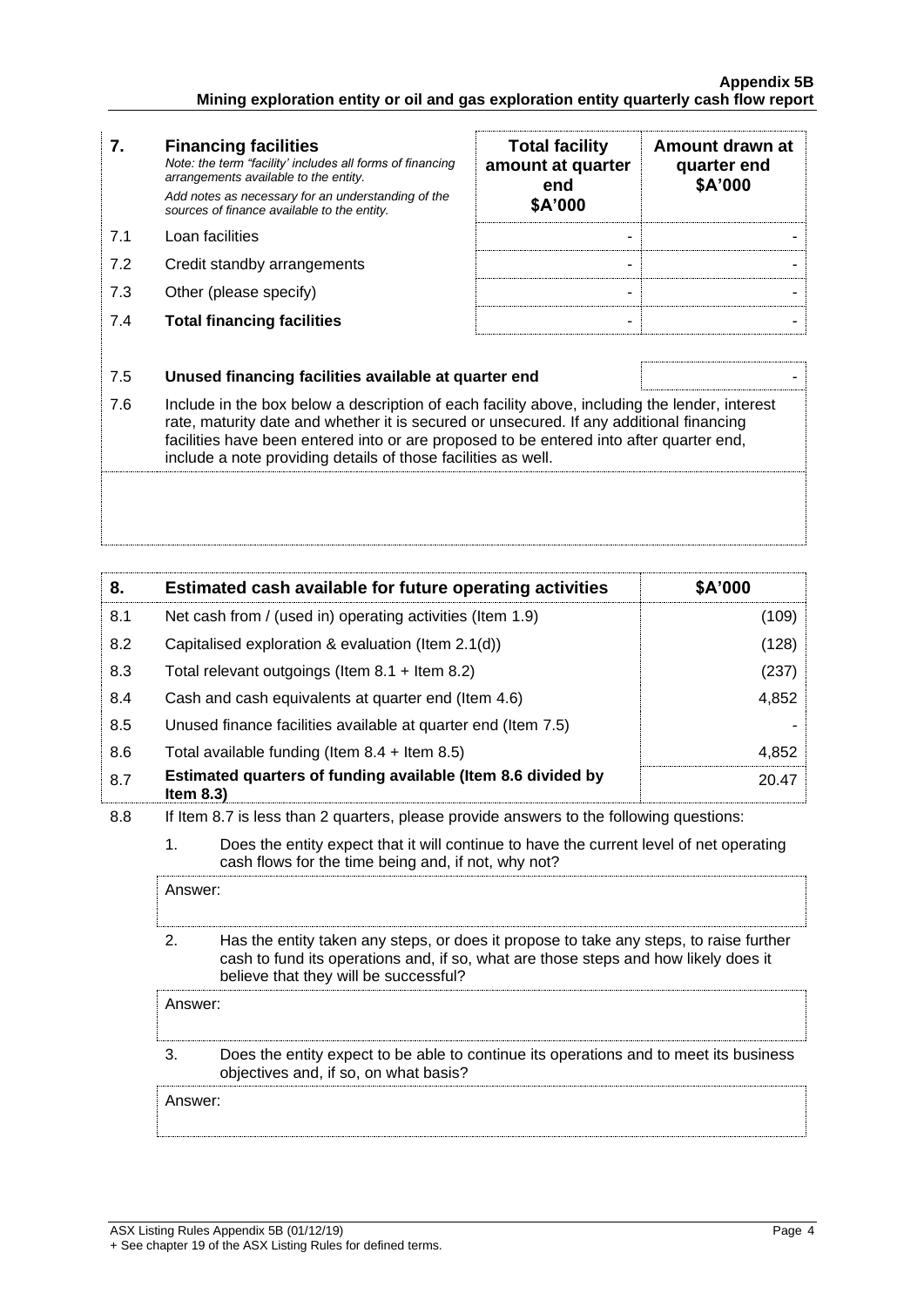## **Compliance statement**

- 1 This statement has been prepared in accordance with accounting standards and policies which comply with Listing Rule 19.11A.
- 2 This statement gives a true and fair view of the matters disclosed.

#### 29 April 2022

Date: .....................................................................

#### Heath Roberts (Company Secretary)

Authorised by: ................................................................................... (Name of body or officer authorising release – see note 4)

#### **Notes**

- 1. This quarterly cash flow report and the accompanying activity report provide a basis for informing the market about the entity's activities for the past quarter, how they have been financed and the effect this has had on its cash position. An entity that wishes to disclose additional information over and above the minimum required under the Listing Rules is encouraged to do so.
- 2. If this quarterly cash flow report has been prepared in accordance with Australian Accounting Standards, the definitions in, and provisions of, *AASB 6: Exploration for and Evaluation of Mineral Resources* and *AASB 107: Statement of Cash Flows* apply to this report. If this quarterly cash flow report has been prepared in accordance with other accounting standards agreed by ASX pursuant to Listing Rule 19.11A, the corresponding equivalent standards apply to this report.
- 3. Dividends received may be classified either as cash flows from operating activities or cash flows from investing activities, depending on the accounting policy of the entity.
- 4. If this report has been authorised for release to the market by your board of directors, you can insert here: "By the board". If it has been authorised for release to the market by a committee of your board of directors, you can insert here: "By the [*name of board committee* – *eg Audit and Risk Committee*]". If it has been authorised for release to the market by a disclosure committee, you can insert here: "By the Disclosure Committee".
- 5. If this report has been authorised for release to the market by your board of directors and you wish to hold yourself out as complying with recommendation 4.2 of the ASX Corporate Governance Council's *Corporate Governance Principles and Recommendations*, the board should have received a declaration from its CEO and CFO that, in their opinion, the financial records of the entity have been properly maintained, that this report complies with the appropriate accounting standards and gives a true and fair view of the cash flows of the entity, and that their opinion has been formed on the basis of a sound system of risk management and internal control which is operating effectively.